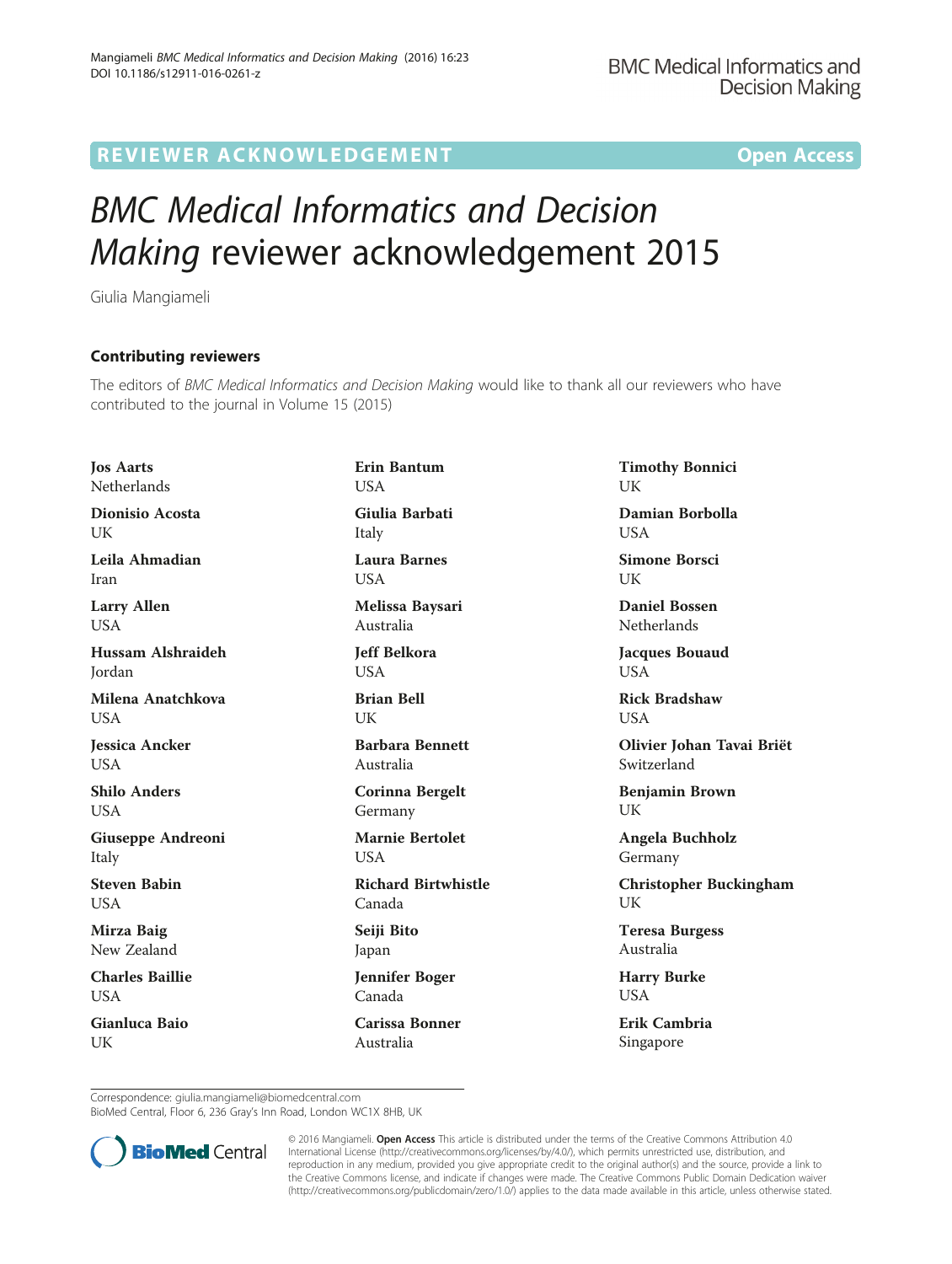Manuel Campos Spain

Dongsheng Cao China

Fran Carroll UK

German Castellanos-Dominguez Colombia

Shaneez Chatharoo UK

Niels Chavannes Netherlands

You Chen **USA** 

Rie Chiba Japan

Deena Chisolm USA

Alan Chiu **USA** 

Songphan Choemprayong Thailand

Chun-An Chou USA

Yiing-Jenq Chou Taiwan

Jean-Paul Chretien USA

Katerina Christopoulos USA

Theopisti Chrysanthaki **UK** 

Michele Ciulla Italy

Robyn Clay-Williams Australia

Sean Coady **USA** 

Trevor Cohen USA

Tiago Colicchio USA

Tracy Comans Australia

Pascal Coorevits Belgium

Erdal Cosgun Turkey

Catherine Craven **USA** 

Caroline Crawford **USA** 

Kathrin Cresswell UK

Kris Cuppens Belgium

Wenrui Dai China

Antonio D'Ambrosio Italy

Gianfranco Damiani Italy

Abhijit Dasgupta USA

Martin Dawes Canada

Theodore Day USA

Derek De Beurs Netherlands

Jeroen De Bruin Austria

Sarah Deeny UK

Guilherme Del Fiol USA

Spiros Denaxas UK

Don Detmer USA

Haryana Dhillon Australia

Birthe Dinesen Denmark

Brian Dixon USA

Cristian Dogaru UK

David Dorr **USA** 

Adam Dunn Australia

Claudio Eccher Italy

Mikel Egana Aranguren Canada

Birgit Eiermann Sweden

Sylvia Elkhuizen Netherlands

Mortada El-Shabrawi Egypt

Nadiye Erdil USA

Miguel Angel Fernandez Granero Spain

Jesualdo Tomas Fernandez-Breis Spain

Carlos Fernandez-Llatas Spain

Rama Flarsheim Canada

Jose F Florez-Arango Colombia

Randi Foraker **USA** 

Daniel Fort **USA** 

Allison Foster **USA** 

Paolo Fraccaro UK

Anneke Francke Netherlands

Glaura Franco Brazil

Emma Frew UK

Rocco Friebel UK

Kevin Fuij USA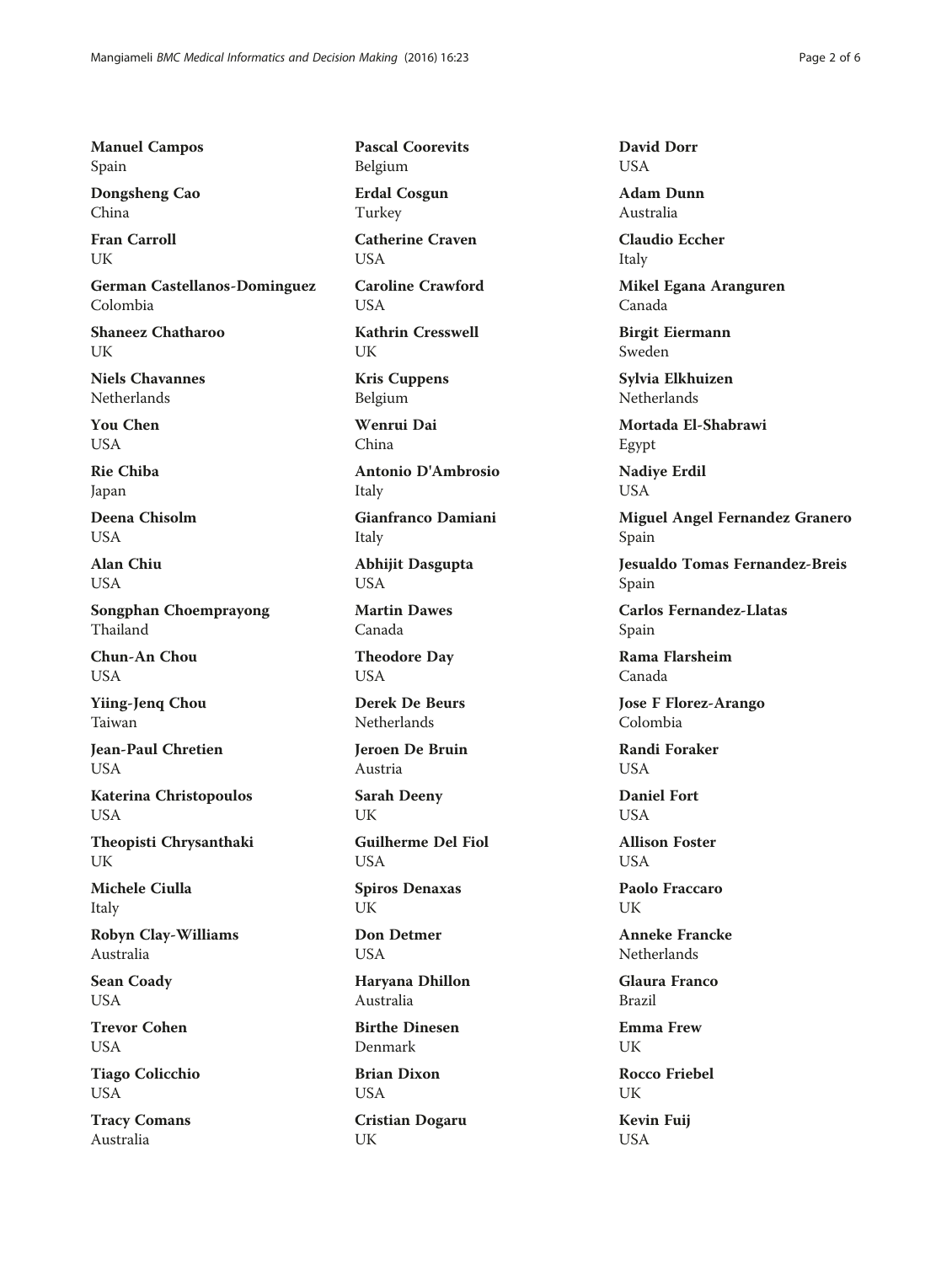Marie-Pierre Gagnon Canada

Xiaohong Gao **UK** 

Ana García-Bernabeu Spain

Maria Garcia-Gil Spain

Jennifer Garvin **USA** 

Susanne Georgsson Öhman Sweden

Daniele Giansanti Italy

Michael Gionfriddo **USA** 

James Giordano USA

William Goggins Hong Kong

Virgilio Gomez Rubio Spain

William Goossen Netherlands

Kathleen Gray Australia

Zachary Grinspan USA

Stephanie Haas **USA** 

John Halamka **USA** 

Ronald Halbert **USA** 

Andrew Hall UK

David Hanauer **USA** 

Ron Leonardus Hubertus Handels Netherlands

Frank Harrell **USA** 

Peter Haug **USA** 

Lotte Haverman **Netherlands** 

Sarah Hawley USA

Harald Heinzl Austria

Michelle Hendriks Netherlands

Vitaly Herasevich USA

Antonio Hernández Niñirola Spain

Patrick Hester **USA** 

Harry Hochheiser USA

Jason Hockenberry USA

Jacob Hofdijk Netherlands

Bree Holtz **USA** 

Lars Hölzel Germany

Peter Hoonakker **USA** 

Susan Hrisos UK

William Hsu USA

Bernice Huang USA

Ursula Hübner Germany

J. Marjan Hummel **Netherlands** 

Raul Igual Spain

Piper Jackson Canada

Guoqian Jiang USA Constance Johnson USA

Rachel Johnson UK

Jaranit Kaewkungwal Thailand

Charles Kahn **USA** 

Minna Kaila Finland

Chandrakar Kamath India

Hong Kang USA

Garehatty Kanthraj India

David Kaufman USA

Karen Kelly-Blake **USA** 

Ahsan Khandoker United Arab Emirates

Mehdi Khashei Iran

Patrick Kierkegaard UK

Ho Kim South Korea

Jeffrey Klann USA

Ela Klecun UK

Peter Knapp **I**IK

Peter Kokol Slovenia

Bevan Koopman Australia

Georgy Kopanitsa Russian Federation

Ioannis Korkontzelos **I**IK

Grigorios Kotronoulas UK

Markus Kreuzthaler Austria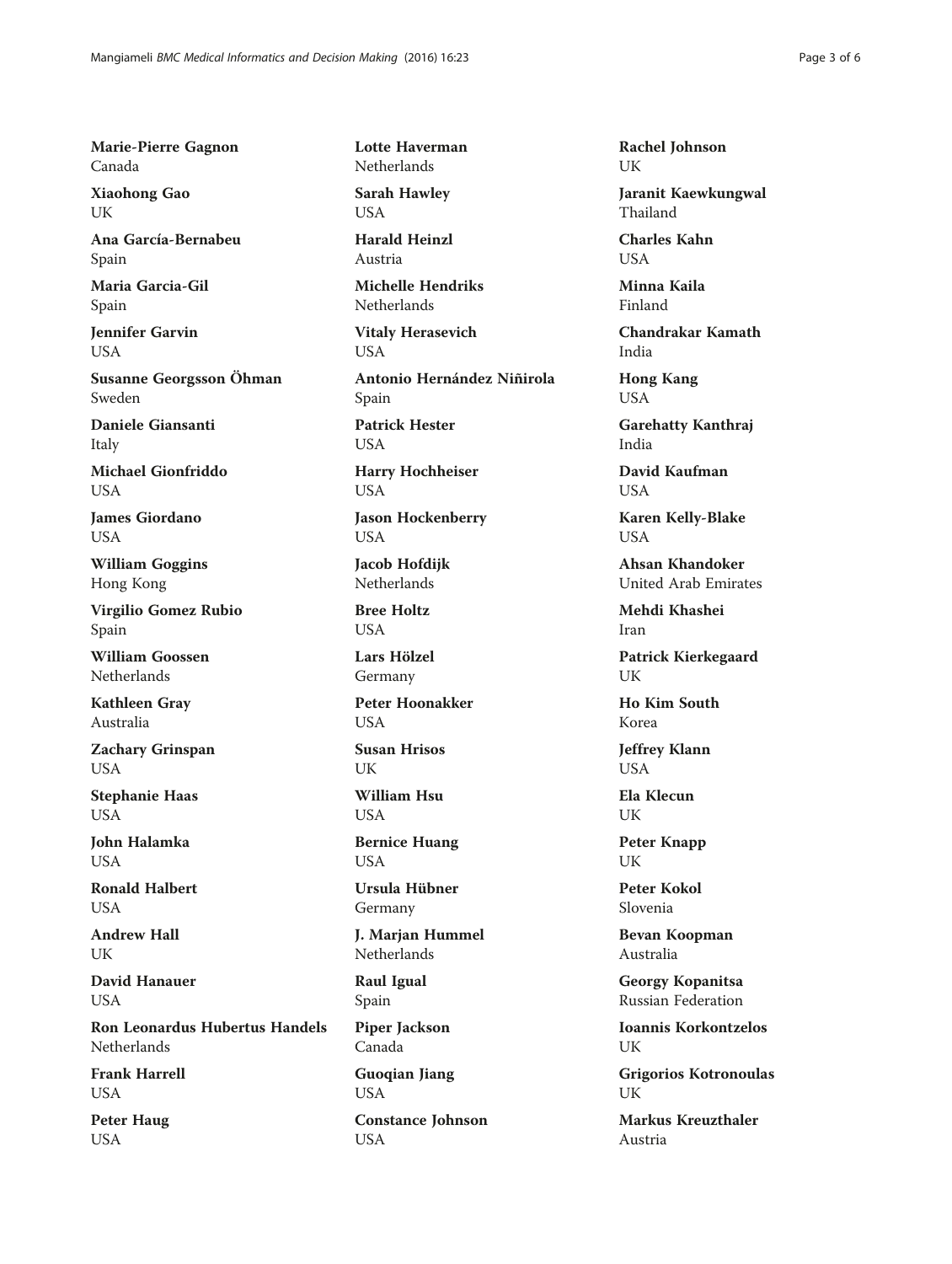Levente Kriston Germany

Anand Kulanthaivel **USA** 

Craig Kuziemsky Canada

Hallvard Laerum Norway

Uttama Lahiri India

Pauline Siew Mei Lai Malaysia

Douglas Lake **USA** 

Deirdre Lane UK

Annie Lau Australia

Yvon Lebranchu France

Tian-Fu Lee Taiwan

Young Ji Lee USA

France Légaré Canada

Pascale Lehoux Canada

Lasse Lensu Finland

Hugo Leroux Australia

M. Leu USA

Jörg D. Leuppi Switzerland

Haomin Li China

Linda Li Canada

Wenmin Li China

Yong Li China

Zhongjie Li China

Valentina Lichtner UK

Sarah Lillie **USA** 

Ellen Lipstein USA

Nan Liu Singapore

Zengiian Liu China

Miguel López-Coronado Spain Karen Lorimer UK

Jake Luo **USA** 

Yashar Maali Australia

Giovanni Maccioni Italy

Lynette Mackenzie Australia

Nicola Mackintosh UK

Vijay Mago Canada

Jose Alberto Maldonado Spain

Ben Marafino **USA** 

Mar Marcos Spain

Chris Martin UK

Catalina Martínez Costa Austria

Barbara Massoudi USA

J. Mac Mccullough USA Michelle Mcdowell

Germany

Brian Mckinstry UK

Amaia Mendez Zorrilla Spain

Jane Messina **USA** 

Margreet Michel-Verkerke Netherlands

Armin R. Mikler **USA** 

Laura Militello **USA** 

Dragana Miljkovic Slovenia

Anne Miller Australia

Victor Minichiello Australia

Riccardo Miotto **USA** 

Jose Joaquin Mira Spain

Alin Moldoveanu Romania

Linda Moniz **USA** 

Roger Morbey UK

Sandra Morelli Italy

Hamid Mukhtar Saudi Arabia

Adolfo Muñoz Carrero Spain

Radhakrishnan Nagarajan USA

Kim Nazi **USA** 

Aurelie Neveol France

Axel Newe Germany

Huong Nguyen USA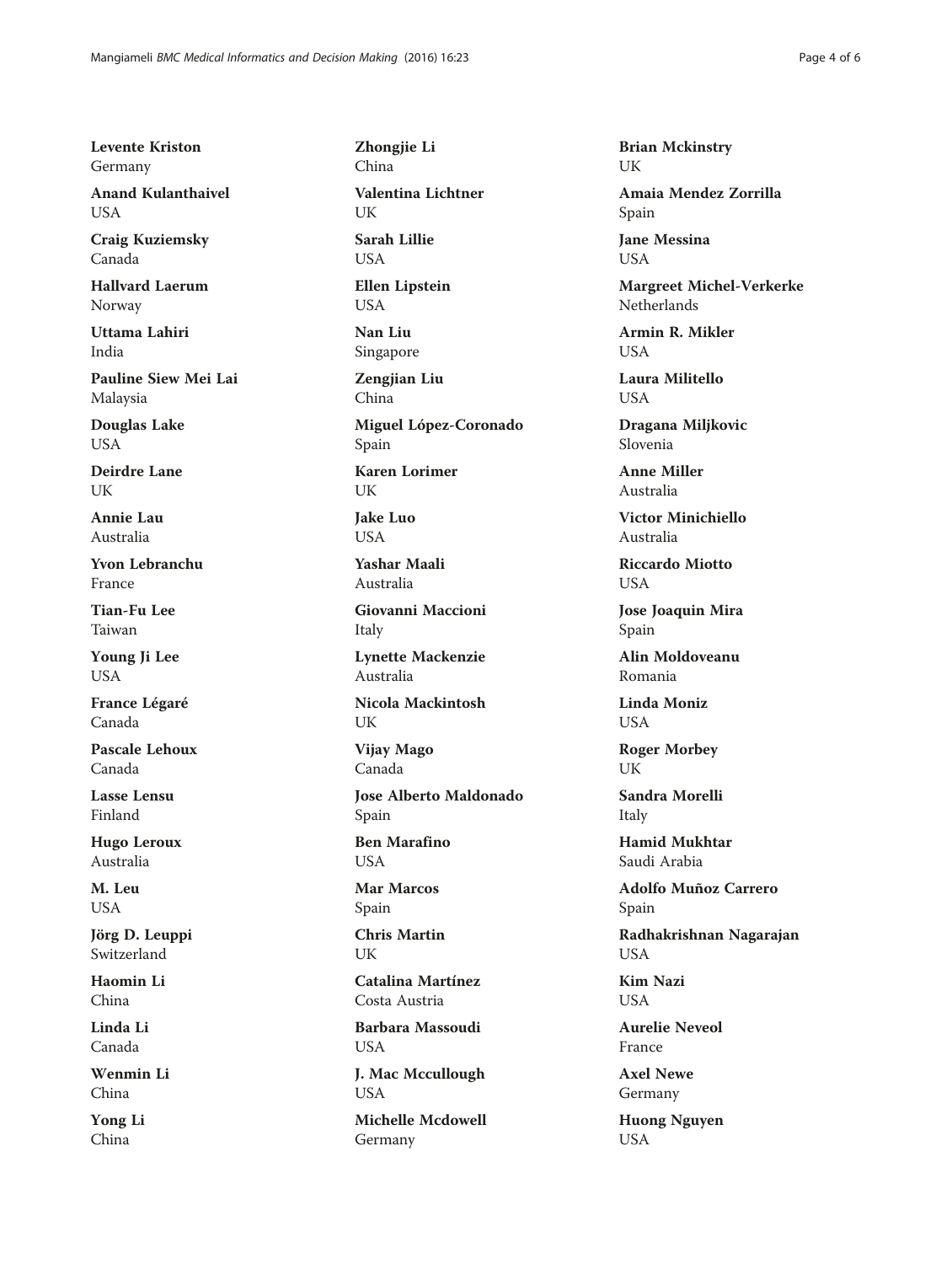Stuart Nicholls Canada

Edward Nicol South Africa

Mehrbakhsh Nilashi Malaysia

Angelo Nuzzo Austria

Mary Ann O'Brien Canada

William Ogallo Kenya

Hans Ossebaard Netherlands

Casey Overby USA

Zenggang Pan USA

Chris Paton UK

Marco Paulli ITALY

Philip Payne USA

Leandro Pecchia UK

Linda Peelen Netherlands

Robert Penfold **USA** 

David Perez-Rey Spain

Lionel Perrier France

Rimma Pivovarov **USA** 

Petra Povalej Brzan Slovenia

John Powell UK

Mattia Prosperi USA

Siyu Qian Australia

Preethi Raghavan USA

Rebecca Randell UK

Luke Rasmussen **USA** 

Raj Ratwani USA

Pradeep Ray Australia

Rachel Richesson **USA** 

Britta Ricker **USA** 

Greg Roberts Australia

Kirk Roberts **USA** 

Álvaro Rocha Portugal

Pedro Pereira Rodrigues Portugal

Lionel Rostaing France

Robert Rudin **USA** 

Pekka Ruotsalainen Finland

Mandy Ryan UK

Lucia Sacchi

Italy Satya Sahoo

USA

Farrant Sakaguchi USA

Frank Sandmann UK

Reidun Sandvik Norway

Silvina Santana Portugal

Nicola Saplding UK

Philip Scott UK

Karen Sepucha USA

Walter Sermeus Belgium

Berkan Sesen UK

Aviv Shachak Canada

Nigam Shah USA

Megan Shen USA

Soo-Yong Shin South Korea

Mauro Silvestrini Italy

Sonal Singh USA

Peter Singleton **I**IK

Sam Smith UK

Parikshit Sondhi **USA** 

Joao Sousa Portugal

Ross Sparks Australia

Matthew Sperrin UK

Ton Spil Netherlands

Stephen Andrew Spooner USA

Cord Spreckelsen Germany

Douglas Steinke UK

Gregor Stiglic Slovenia

Ellen Stuart Ireland